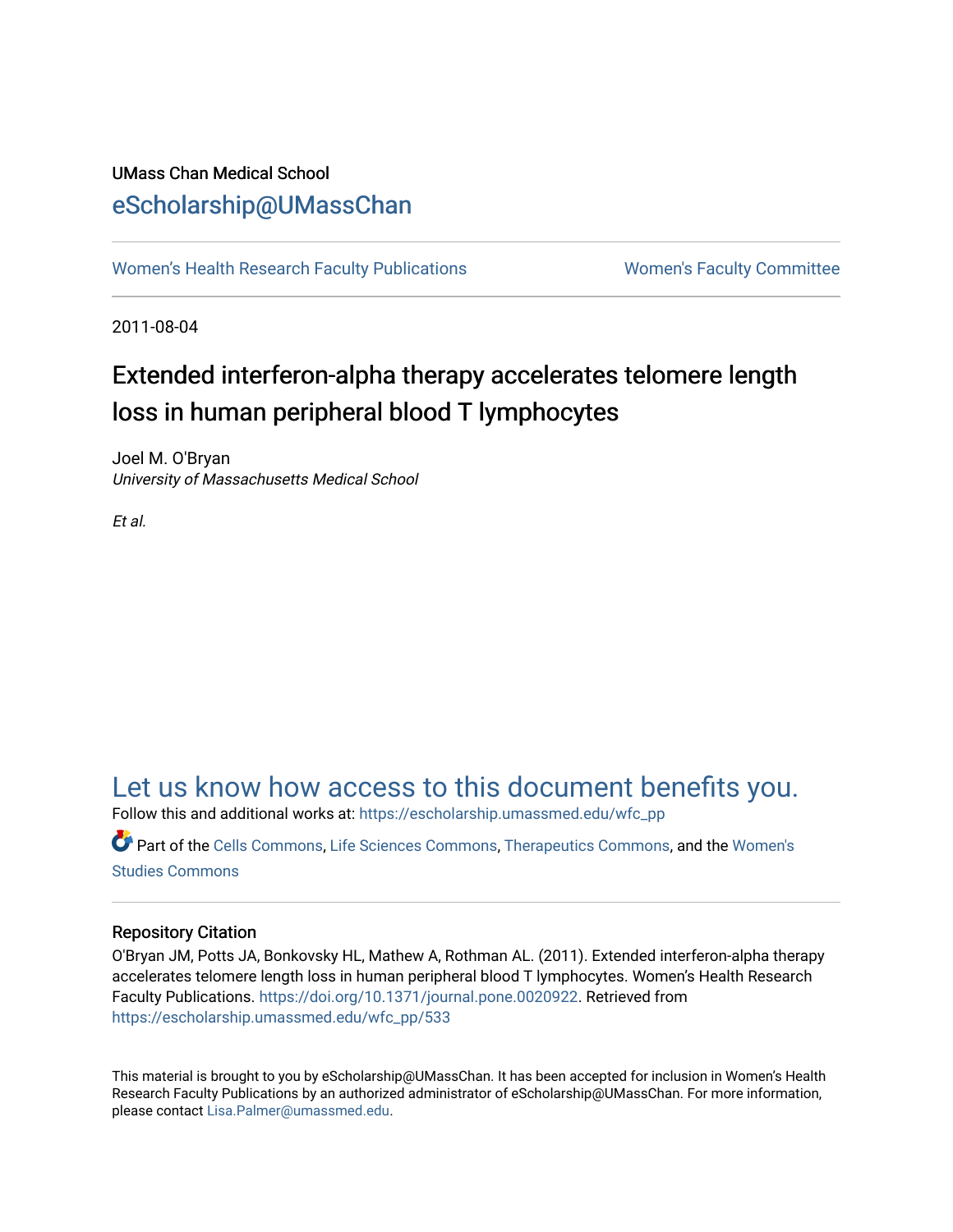# Extended Interferon-Alpha Therapy Accelerates Telomere Length Loss in Human Peripheral Blood T Lymphocytes

# Joel M. O'Bryan<sup>1</sup>, James A. Potts<sup>1</sup>, Herbert L. Bonkovsky<sup>2,3</sup>, Anuja Mathew<sup>1</sup>\*, Alan L. Rothman<sup>1,4</sup>, for the HALT-C Trial Group

1 Department of Medicine, University of Massachusetts Medical School, Worcester, Massachusetts, United States of America, 2 Department of Medicine, University of Connecticut Health Center, Farmington, Connecticut, United States of America, 3 Carolinas Medical Center, Charlotte, North Carolina, United States of America, 4 Institute for Immunology and Informatics, University of Rhode Island, Providence, Rhode Island, United States of America

## Abstract

Background: Type I interferons have pleiotropic effects on host cells, including inhibiting telomerase in lymphocytes and antiviral activity. We tested the hypothesis that long-term interferon treatment would result in significant reduction in average telomere length in peripheral blood T lymphocytes.

Methods/Principal Findings: Using a flow cytometry-based telomere length assay on peripheral blood mononuclear cell samples from the Hepatitis-C Antiviral Long-term Treatment against Cirrhosis (HALT-C) study, we measured T cell telomere lengths at screening and at months 21 and 45 in 29 Hepatitis-C virus infected subjects. These subjects had failed to achieve a sustained virologic response following 24 weeks of pegylated-interferon-alpha plus ribavirin treatment and were subsequently randomized to either a no additional therapy group or a maintenance dose pegylated-IFN $\alpha$  group for an additional 3.5 years. Significant telomere loss in naïve T cells occurred in the first 21 months in the interferon-alpha group. Telomere losses were similar in both groups during the final two years. Expansion of CD8+CD45RA+CD57+ memory T cells and an inverse correlation of alanine aminotransferase levels with naïve CD8<sup>+</sup> T cell telomere loss were observed in the control group but not in the interferon-alpha group. Telomere length at screening inversely correlated with Hepatitis-C viral load and body mass index.

Conclusions/Significance: Sustained interferon-alpha treatment increased telomere loss in naïve T cells, and inhibited the accumulation of T cell memory expansions. The durability of this effect and consequences for immune senescence need to be defined.

Citation: O'Bryan JM, Potts JA, Bonkovsky HL, Mathew A, Rothman AL, et al. (2011) Extended Interferon-Alpha Therapy Accelerates Telomere Length Loss in Human Peripheral Blood T Lymphocytes. PLoS ONE 6(8): e20922. doi:10.1371/journal.pone.0020922

Editor: Naglaa H. Shoukry, University of Montreal, Canada

Received March 22, 2011; Accepted May 15, 2011; Published August 4, 2011

Copyright: © 2011 O'Bryan et al. This is an open-access article distributed under the terms of the Creative Commons Attribution License, which permits unrestricted use, distribution, and reproduction in any medium, provided the original author and source are credited.

Funding: The HALT-C study was supported by the National Institute of Diabetes and Digestive and Kidney Diseases. Additional support was provided by the National Institute of Allergy and Infectious Diseases, the National Cancer Institute, the National Center for Minority Health and Health Disparities and by General Clinical Research Center and Clinical and Translational Science Center grants from the National Center for Research Resources, National Institutes of Health (NIH) (grant numbers are listed below). The content is solely the responsibility of the authors and does not necessarily represent the official views of the National Center for Research Resources or the National Institutes of Health. Additional funding to conduct the HALT-C study was supplied by Hoffmann-La Roche, Inc., through a Cooperative Research and Development Agreement (CRADA) with the National Institutes of Health. This work was funded by the NIH under P01 AI049320, U19 AI057319 and T32 AI007349. The funders had no role in study design, data collection and analysis, decision to publish, or preparation of the manuscript.

Competing Interests: The authors have read the journal's policy and have the following conflicts. Financial relationships of the authors with Hoffmann-La Roche, Inc., are as follows: H.L. Bonkovsky receives research support. Authors with no financial relationships related to this project are J.M. O'Bryan, J.A. Potts, A. Mathew and A.L. Rothman.

E-mail: Anuja.mathew@umassmed.edu

## Introduction

Telomeres are repetitive DNA sequences, consisting of hundreds to thousands of double-stranded repeats, found at both ends of every chromosome [1]. A normal cell's replicative potential has been linked to a combination of its telomere length (TL) and the ability to express telomerase. Telomerase assists in TL maintenance and slows telomere erosion during activation-induced proliferation of T lymphocytes [2,3]. Type I interferons (IFN), in addition to anti-viral and anti-proliferative effects, inhibit expression and activity of telomerase [4]. IFN also commonly causes lymphopenia [5], which is a stimulus for homeostatic proliferation [6]. How these competing

IFN responses combine to modulate TL in peripheral naïve and memory T cells is currently unclear.

Combination pegylated-IFN $\alpha$  (peg-IFN $\alpha$ ) with ribavirin is the standard therapy for subjects with chronic hepatitis C virus (cHCV) infection. Unfortunately, therapy results in a sustained virologic response (SVR) in less than 50% of HCV subjects [7]. After decades of cHCV, many patients progress to liver cirrhosis and subsequent hepatic failure, and are at risk for developing hepatocellular carcinoma [8]. The Hepatitis C Antiviral Longterm Treatment against Cirrhosis (HALT-C) trial was a clinical trial designed to assess whether sustained peg-IFN $\alpha$  reduced the progression of liver disease in subjects who did not achieve SVR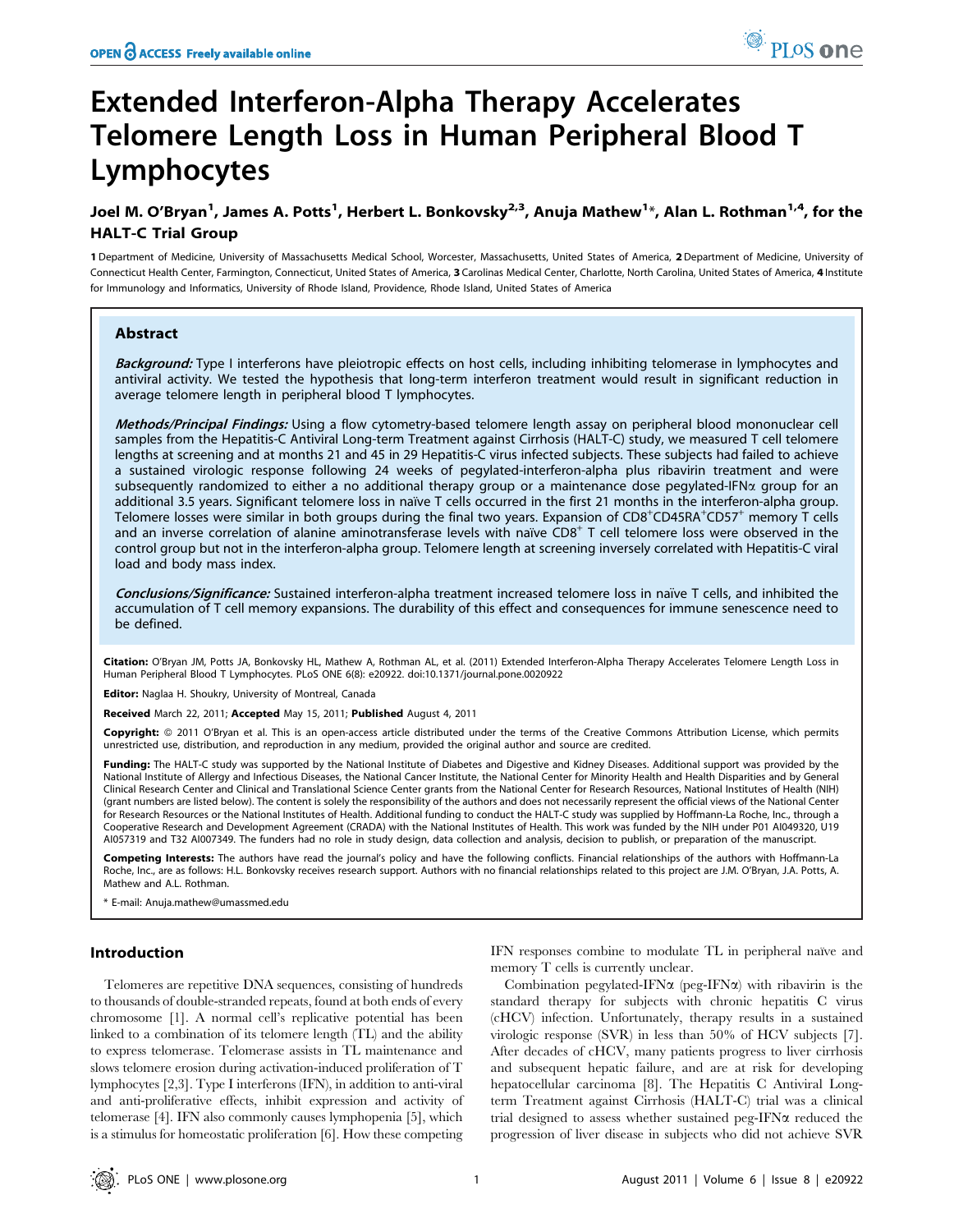[9]. All study subjects initially received peg-IFN $\alpha$  plus ribavirin for 24 weeks. Subjects failing to achieve SVR were then randomly assigned either to a control, monitor-only group or to a continued peg-IFNa-treated group at a maintenance dose for an additional 3.5 years [10].

Multiple clinical measures, such as patient age, duration of infection, viral load, obesity, and liver enzyme levels have been noted to correlate to varying degrees with the IFN $\alpha$  treatment virologic response rate in cHCV infection [11,12,13,14,15,16]. The role of liver hepatocyte destruction, seen as elevated blood serum levels of alanine aminotransferase (ALT), may reflect cytotoxic killing of virus infected cells by the on-going immune response. Thus serum ALT levels are used in monitoring the progression of liver damage [17]. Additionally, increasing obesity, commonly measured as body mass index (BMI), has been observed to affect telomere length in peripheral blood leukocyte subsets in otherwise healthy adults [18,19,20]. The availability of these clinical measures for the HALT-C cohort allowed for additional analyses in this study of their interactions with the measured peripheral blood T cell telomere lengths and telomere length changes from screening to study month 45.

In this study the primary aim was to examine the effects of longterm peg-IFN $\alpha$  therapy on TL in peripheral blood T lymphocytes using a flowFISH (flow cytometric fluorescence in situ hybridization) telomere length assay. Here we report significant associations between changes in TL and treatment group, patient age, serum HCV RNA level, body mass index (BMI) and alanine aminotransferase (ALT) levels.

### Results

#### FlowFISH telomere length analysis in T lymphocytes

Telomere length (TL) was measured using a modified flowFISH assay [21]. We incorporated a pre-hybridization RNase treatment into the telomere flowFISH assay to minimize probe binding to telomeric RNA [22], as well as a novel set of hybridizationcompatible  $CD4^+$  and  $CD8^+$  markers. This approach combined with previously described anti-CD45RA and anti-CD57 flowFISH staining allowed for quantitative estimation of average TL and frequency in T cell subpopulations. Inter-assay and intra assay variations for TL estimation were additionally assessed (see Materials and Methods).

Flow cytometry gating allowed discrimination of CD4<sup>+</sup> and CD8<sup>+</sup> T cell subsets and estimation of TL in each subset (Fig. 1A). Although the hybridization reduced the intensity of  $CD8<sup>+</sup>$  staining (Figure 1A, far right panel), these two primary T cell subsets  $\overline{(CD4+CD8^{-} \text{ versus } CD4-CD8^{+})}$  could be discriminated. Within each subset, CD45RA discriminates memory  $(CD45RA^-)$  T cells from the mostly naïve (CD45RA<sup>+</sup>) T cell subset and CD57 further enhances discrimination of naïve  $(CD45RA<sup>+</sup>CD57<sup>-</sup>)$  T cells from  $CD57^+$  T cell effector-memory re-expressing  $CD45RA^+$  (T<sub>EMRA</sub>) [23].

No significant differences in clinical characteristics existed at baseline between the peg-IFN $\alpha$  and the no-therapy group (Table 1). Also, no differences existed in TL between these two groups at screening (Fig. S1A). However, no correlation existed between subject age and TL in the cHCV cohort (Fig. 1B left panel) in contrast to the expected inverse correlation of age and TL, an effect seen in the separate cohort of 19 healthy subjects (Fig. 1B right panel) and consistent with previous reports [24,25].

Baseline TL in T cell subsets were consistent with prior reports [21,24]; naïve  $(CD45RA^+CD57^-)$  T cell TLs were greater than memory ( $CD45RA^ CD57^-$ ) T cell TLs, and average TL in  $CD57<sup>+</sup>$  subsets were shorter than their corresponding  $CD57<sup>+</sup>$ 

subsets (Fig. 1C). The percentage of  $CD57<sup>+</sup>$  cells was higher in the  $CD8<sup>+</sup>$  T cell compartment than in the  $CD4<sup>+</sup>$  T cell compartment (Fig. S1B), consistent with published results [23].

# HCV viral load, body mass index correlated with TL at screening

HCV viremia levels inversely correlated with TL in total CD4<sup>+</sup> and  $CD8<sup>+</sup>$  T cells (Fig. 2A), naïve T cells (Fig. 2B), and memory T cells (Fig. 2C) at enrollment. BMI at enrollment also inversely correlated with TL in naïve  $CD4^+$  and  $CD8^+$  T cells (Fig. 2D). However, there was no correlation between HCV viremia levels and BMI (data not shown), suggesting that BMI and viremia are independent factors associating with T cell TL in chronic HCV infection.

### Sustained IFN $\alpha$  therapy increased loss of telomere length

To determine whether IFN therapy affected telomere erosion, the rate of change in TL in  $CD4^+$  and  $CD8^+$  T lymphocyte subsets between screening (S00), month 21 (M21) and month 45 (M45) was determined for both groups (Fig. 3). The average linear regression equation-derived slopes (delta TL/year in units of MESF) showed declining TL for all subsets. The average linear regression slopes between S00 and M45 show higher average TL loss rates in the peg-IFN $\alpha$  treatment group across total  $CD4^+$ (Fig. 3A) and total  $CD8<sup>+</sup>$  T cells (Fig. 3D), the naïve subsets (Figs. 3B, E) and memory subsets (Figs. 3C, F), although this difference was statistically significant only for naïve  $CDB^+$  T cells (p = 0.005). CD57<sup>+</sup> T cells in both CD4<sup>+</sup> CD45RA<sup>+/-</sup> and CD8<sup>+</sup>  $\text{CD}45\text{RA}^{+/-}$  subsets showed no difference in TL between treatment groups (data not shown).

The mid-point (M21) samples allowed assessment of whether the peg-IFN $\alpha$  effect on TL was linear over the four year study period. Within the peg-IFN $\alpha$  group, TL loss was greater in the first interval, S00 to M21, in the naïve  $CD8^+$  (p = 0.002), memory  $CD8^+$  (p = 0.03) and naive  $CD4^+$  subsets (p = 0.02) compared to the M21 to M45 interval (Fig. 4). Naïve  $CD8<sup>+</sup>$  T cell TL loss was higher in the treatment compared to control group in the first interval  $(p = 0.006)$ , but not different in the second interval. Taken together, these analyses indicate that TL loss accelerated with peg-IFN $\alpha$  treatment, but only in the first interval.

#### Age dependence of accelerated telomere length loss

To assess the effects of age, treatment group, and TL changes, mixed-effects statistical analyses were performed with results indicating a significant age-related IFN-effect on TLs (data not shown). However, linear model fitting assumptions inherent to a multivariate, mixed effects model were not consistent with the non-linear TL loss data across the three time points. We then partitioned the data set into three age categories:  $\leq 50$  years, 50 to 55 years, and  $>$  55 years of age at screening (Fig. 5). The 50–55 year partition was centered on the average age of our subjects (Table 1), with the age partition boundaries selected to roughly balance the numbers of subjects in each partition. This age-partitioned analysis corroborated the mixed-effects model results that accelerated TL loss in the peg-IFN $\alpha$  group was seen in subjects  $\leq$ 50 years old and was lost with increasing age in both  $CD4^+$  and  $CD8^+$  naïve and memory compartments.

# No difference in telomerase activity

We asked whether effects of long-term IFN therapy on telomerase activity (TA) could explain the accelerated TL loss. As resting peripheral blood T cells directly ex vivo express little or no detectable TA, we analyzed TA after in vitro activation as an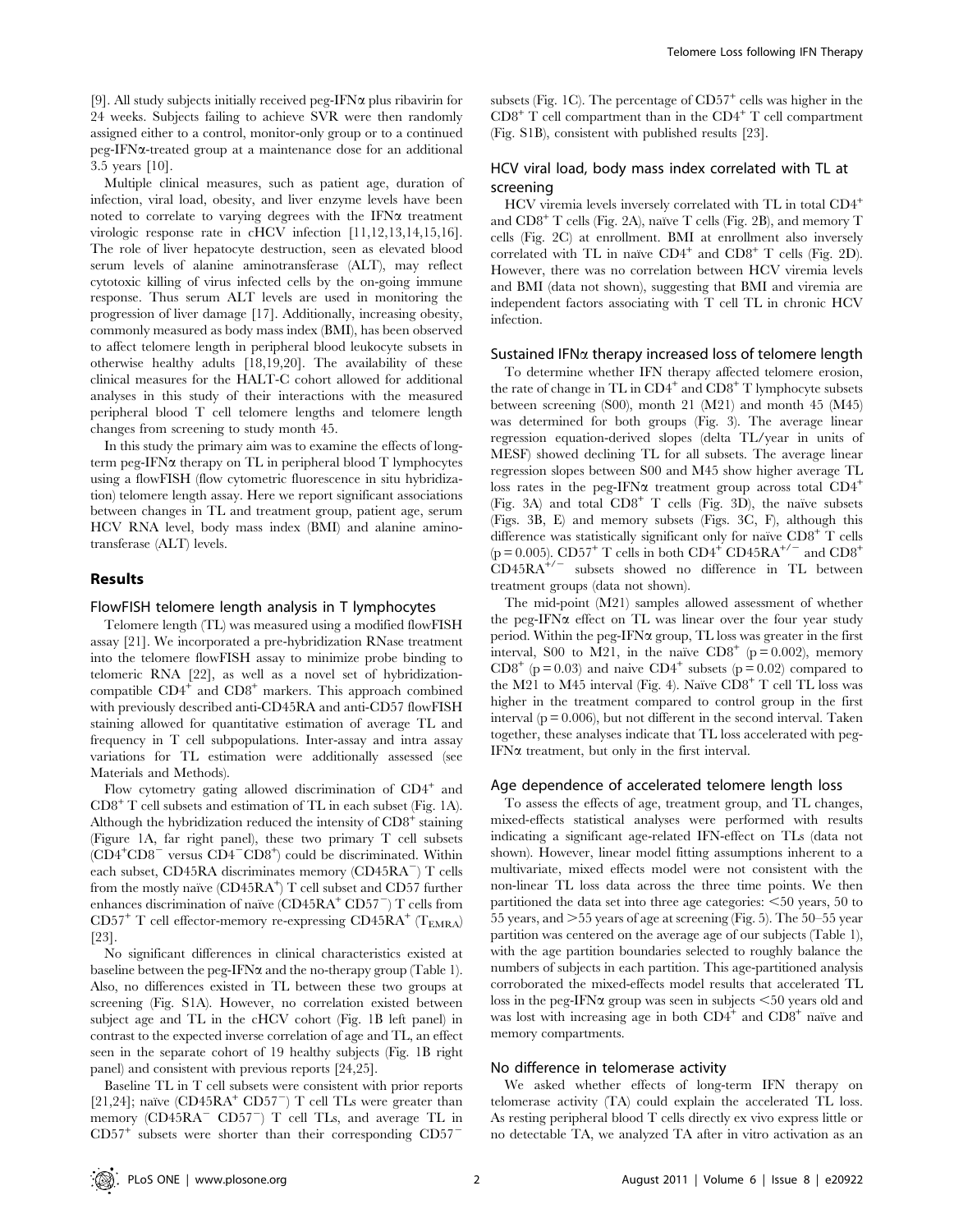

Figure 1. Telomere length (TL) measurement using modified flowFISH. (A) FlowFISH cytometry gating strategy used to assess TL in CD4<sup>+</sup> and CD8<sup>+</sup> T cells. Singlet cells in a G<sub>0</sub>/G<sub>1</sub> (diploid DNA content) gate were further selected using a lymphocyte gate based on forward and side scatter. Flow scatter plots of  $CD4^+$  by  $CD8^+$  staining with and without flowFISH hybridization are shown. TL estimates in molecules of equivalent soluble fluorescence (MESF) in CD4<sup>+</sup> and CD8<sup>+</sup> populations. (B) Linear regression analysis of naïve (CD45RA<sup>+</sup> CD57<sup>-</sup>) CD4<sup>+</sup> (circles) and naïve CD8<sup>+</sup> (squares) TL at screening for cHCV subjects (n = 29, left panel) and healthy, age-matched donors (n = 19, right panel) versus age at blood draw. (C) FlowFISHdetermined baseline TL estimates within total CD4<sup>+</sup> and CD8<sup>+</sup> T lymphocytes and indicated subpopulations for all 29 HALT-C subjects at screening. Graphs are box-whisker 10–90 percentile with outliers. doi:10.1371/journal.pone.0020922.g001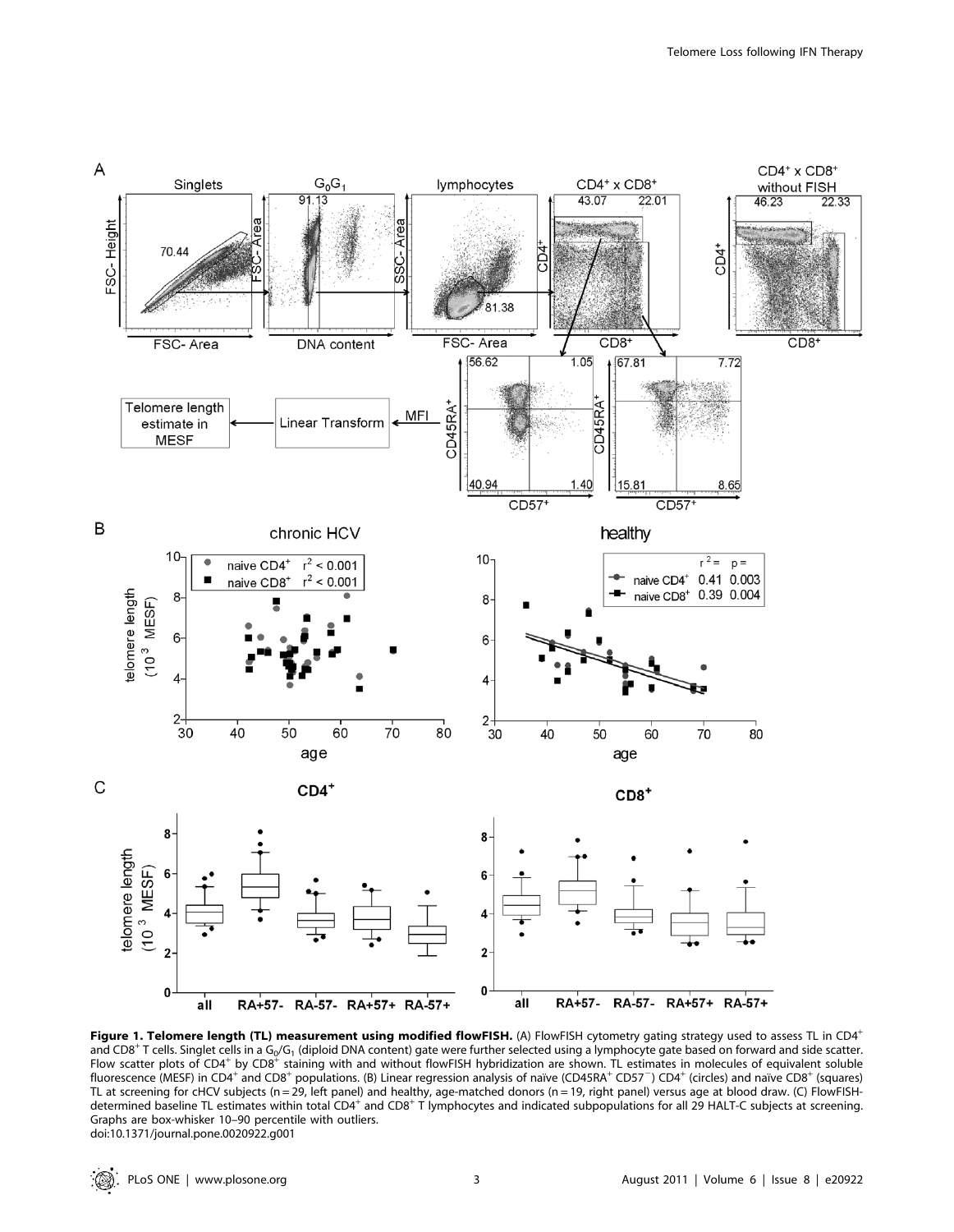Table 1. Patient characteristics at baseline and subsequent group assignment.

| <b>Patient Group</b><br>statistic   | All             | IFN $\alpha$ therapy | No therapy      | p value <sup>®</sup> |
|-------------------------------------|-----------------|----------------------|-----------------|----------------------|
| n                                   | 29              | 14                   | 15              |                      |
| Age                                 | $52.2 \pm 6.3$  | $52.1 \pm 5.9$       | $52.4 \pm 7.0$  | 0.88                 |
| Gender (male:female)                | 24:5            | 11:3                 | 13:2            | 0.65                 |
| BMI $(kq/m2)$                       | $30.2 \pm 5.0$  | $32.0 + 4.5$         | $28.5 \pm 5.1$  | 0.09                 |
| Dur. infection (years) <sup>†</sup> | $32.8 \pm 8.3$  | $30.0 \pm 6.7$       | $35.1 \pm 9.0$  | 0.17                 |
| ALT (U/L)                           | $86.3 \pm 42.8$ | $95.9 \pm 47.0$      | $77.4 \pm 37.9$ | 0.30                 |
| $log_{10}$ HCV (copies/mL)          | $6.6 \pm 0.46$  | $6.7 \pm 0.5$        | $6.4 \pm 0.4$   | 0.09                 |
| Ishak fibrosis score                | $3.5 \pm 0.95$  | $3.6 \pm 0.9$        | $3.4 \pm 1.1$   | 0.48                 |

Values are mean  $\pm$  standard deviation except gender. ALT, blood alanine aminotransferase; BMI, body mass index.

\*P-value for all IFNa therapy to no-therapy group comparisons by Mann-

Whitney test, except gender analyzed by Fisher's exact test.

{Duration of infection unavailable for three patients, two in IFNa-therapy and one in no therapy.

doi:10.1371/journal.pone.0020922.t001

indication of a possible durable effect of peg-IFN $\alpha$  therapy (see supporting file Methods S1 for details). No difference in TA as a result of in vitro activation was detected between the two treatment groups (Fig. S2).

# Serum ALT-AST values inversely correlated with TL changes in the control group

Serum alanine aminotransferase (ALT) and serum aspartate aminotransferase (AST) values are commonly used in the clinical setting to monitor on-going liver pathology. Here, we found TL loss (S00 to M45) in naïve  $CD4^+$  T cells and  $CD8^+$  T cells negatively correlated with the average serum ALT levels ( $p = 0.016$ ) and  $p = 0.006$ , respectively) during the randomization phase in the control but not the peg-IFN $\alpha$  group (Fig. 6). Average AST levels during randomization also inversely correlated with TL loss in naïve CD4<sup>+</sup> T cells and CD8<sup>+</sup> T cells (p = 0.03 and p = 0.006, respectively) during the randomization phase in the control but not the peg-IFN $\alpha$  group (data not shown). These ALT-AST associations with telomere loss were not seen in the memory (CD45RA<sup>-</sup>  $CD57^-$ ) subsets (p  $>0.1$ , data not shown).

#### Sustained IFN $\alpha$  therapy suppressed T<sub>EMRA</sub> expansion

Analysis of the  $CD57<sup>+</sup>$  T cell subsets indicated these  $CD4<sup>+</sup>$  and CD8<sup>+</sup> T cell sub-populations did not incur accelerated TL loss in the therapy group (data not shown). This result would be consistent with previously published reports of CD57<sup>+</sup> as a marker of a T cell with a limited replicative capacity, and thus a limited ability to further erode telomere length [26,27]. Oligoclonal CD8<sup>+</sup>  $CD57<sup>+</sup>$  T cell expansions have been reported as a marker for reduced interferon therapy responses in chronic HCV patients [28]. Thus we undertook further analyses of the changes in the frequency of the CD57<sup>+</sup> subsets within our cHCV cohort. The  $CD8^+$   $CD45RA^+$   $CD57^+$  subset, which is primarily a welldescribed  $T_{EMRA}$  population of highly differentiated T cells [27], initially declined in frequency ( $p = 0.042$ ) in the peg-IFN $\alpha$  group between S00 and M21, followed by no significant change from M21 to M45 (Fig. 7 left panel). In contrast, the control group showed no significant change in the  $CD8^+$  CD45RA<sup>+</sup> CD57<sup>+</sup> T cell frequency between S00 and M21, followed by an increase between M21 and M45 ( $p = 0.0001$ ; Fig. 7 right panel).

# **Discussion**

In subjects with cHCV infection, sustained peg-IFN $\alpha$  therapy (90 mg/week) was associated with an increased rate of TL loss in both CD4<sup>+</sup> and CD8<sup>+</sup> T cell subsets. Additionally, based on a single intermediate time-point, this IFN $\alpha$  therapy-enhanced TL loss was fully concentrated in the initial 21 months. The delineation of TL changes in T cell CD45RA<sup>+/-</sup>/CD57<sup>-</sup> subsets shows that declines in the  $T$  cell  $TL$  are not shifts in naïve (long TL) versus memory (shortened TL) T cell proportions, but true decreases in  $TL$  with the greatest impact on the naïve  $T$  cell subsets. The lack of an accelerated TL loss effect in naïve T cells in the second interval in the peg-IFN $\alpha$  group suggests that a new homeostasis is reached. Our findings are consistent with the telomere erosion effects of increased lymphocyte turn-over in response to a sustained lymphopenic signal as predicted from the mathematical models of de Boer and Noest [29]. Increased T cell turn-over would also account for our observation that sustained peg-IFN $\alpha$  treatment inhibited the expansion of CD8<sup>+</sup> CD45RA<sup>+</sup> CD57<sup>+</sup> TEMRA cells, a phenomenon observed in the control group.

By HALT-C trial design, subjects in both groups received combination therapy with peg-IFN $\alpha$  (180 µg/week) plus ribavirin for the initial 24 weeks of the study. PBMC were not available from other intermediate time points. Therefore, it is possible that accelerated TL loss occurred in both groups during the initial phase of lead-in therapy. Average TL could then have rebounded in the control group between the end of therapy at week 24 and month 21 whereas ongoing, lower-dose peg-IFN $\alpha$  therapy maintained the lower average TL (or suppressed a TL recovery) in the therapy group. Consistent with this interpretation, the decline in TL was slower during the second interval than in the earlier interval in the therapy group. If this interpretation is correct, it is impossible to determine whether the effect of the initial therapy on TL is attributable to the higher dose of peg-IFN $\alpha$  or to ribavirin. Nevertheless, sustained peg-IFN $\alpha$  was clearly associated with accelerated TL loss during the subsequent  $3\frac{1}{2}$  years in comparison with the control group.

An important finding from our study is the correlation of baseline T cell TL in these cHCV subjects with viremia and BMI. It should be noted that subjects in the randomization phase of the trial had endured HCV viremia for decades (range: 14–51 years) and failed to achieve SVR during combination peg-IFN $\alpha$ -ribavirin therapy. The absence of a negative correlation of baseline T cell TL with age in this cohort may therefore reflect stronger impacts of long-term viremia and the generally high levels of obesity in these subjects.

We speculate that the negative association between serum viral RNA levels and baseline TL reflects chronic elevated T cell activation, cell death, and proliferation due to persistent presentation of HCV antigens in a dose-dependent manner. Alternatively, higher circulating viral RNA levels may also drive greater endogenous type I IFN production. A negative correlation of BMI with baseline TL in naïve T cells could also reflect chronic inflammation in obesity [30]. Chronic inflammation as a result of obesity may lead to decreased thymic output [31], inducing increased homeostatic proliferation of naïve T lymphocytes and thus a decrease in TL through replicative erosion.

Another possible explanation for the lack of an age-dependent TL association in this cohort relates to evidence that short telomeres play a causal role in a variety of age-related diseases [32,33,34,35]. Thus it is plausible that study inclusion criteria biased the enrolled study population away from subjects with very short telomeres.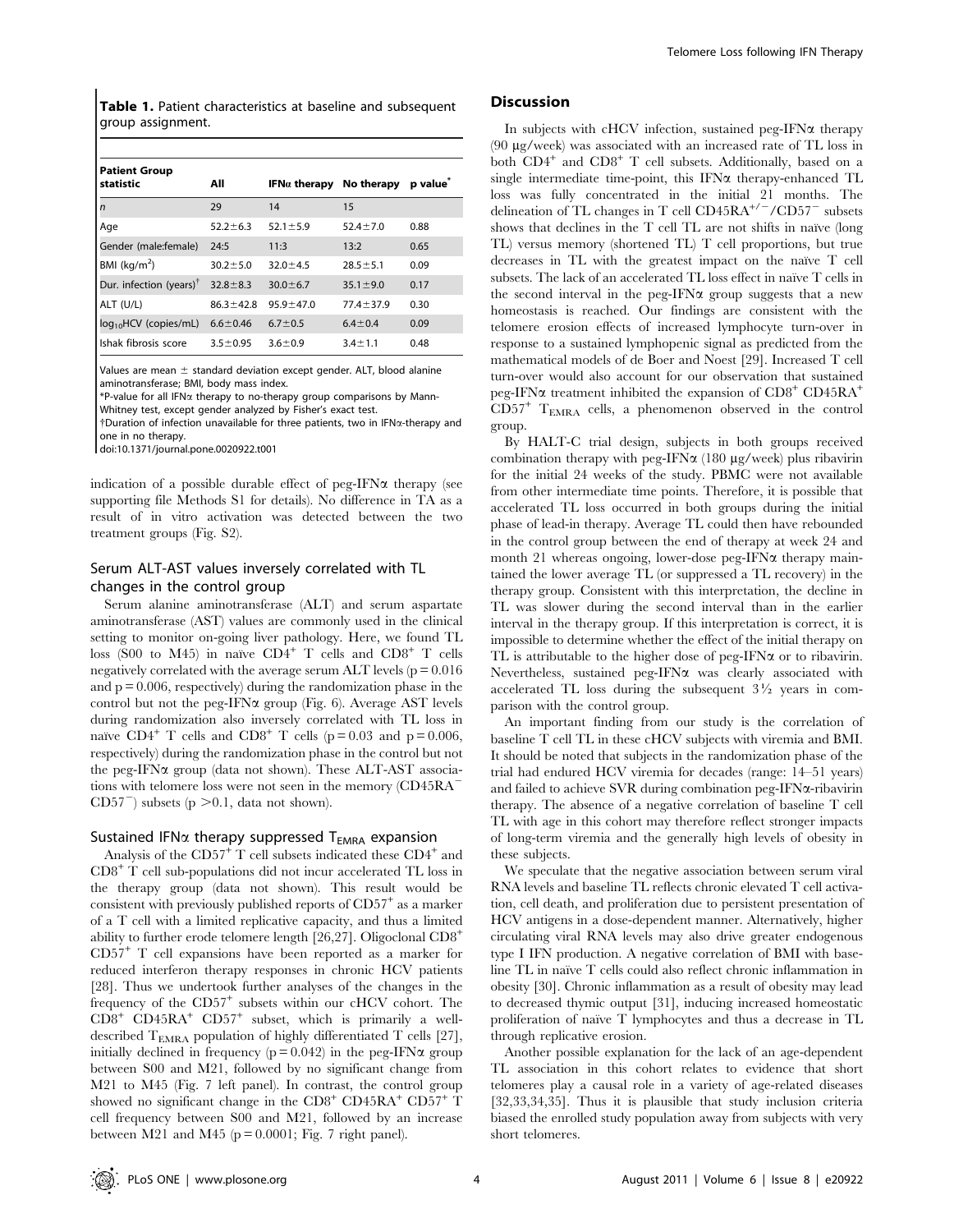

Figure 2. Screening T cell telomere lengths inversely correlated with hepatitis C viral RNA levels and BMI. (A) TL in total CD4<sup>+</sup> (gray circles) and total CD8<sup>+</sup> (black squares) T cells from the screening (S00) time point versus screening HCV RNA levels, (B) TL in naïve CD4<sup>+</sup> (circles) and CD8<sup>+</sup> (squares) CD45RA<sup>+</sup> CD57<sup>-</sup> subsets versus screening HCV RNA levels, and (C) TL in memory CD4<sup>+</sup> (circles) and CD8<sup>+</sup> (squares) CD45RA<sup>-</sup> CD57<sup>-</sup> subset versus screening HCV RNA levels. (D) Baseline body-mass index (BMI, in kilograms per meter squared) from screening assessment inversely correlated with naïve phenotype CD4<sup>+</sup> (gray circles) and CD8<sup>+</sup> (filled squares) T cells. Correlation (r-squared) and p values are from linear regression testing with best-fit lines as shown. doi:10.1371/journal.pone.0020922.g002

Elevated ALT levels in cHCV are indicative of hepatocellular inflammation and necrosis [12]. Our finding of a correlation of serum ALT levels with naïve T cell TL loss in the control group likely reflects T cell responses to infected HCV-infected hepatocytes and the extended time frame over which telomere lengths were analyzed. This relationship was possibly obscured in the peg-IFN $\alpha$  group by the effects of continuous therapy. The correlation between TL changes and ALT, which could be due to T cell clonal exhaustion, immunosenescence, or a combination of these and/or other immunological factors, suggests that normalization of liver enzymes levels in the blood may coincide with a reduction in T cell turn-over and thus reduced telomere erosion.

We hypothesized that maintenance peg-IFN $\alpha$  therapy would cause increased TL loss in T cells as a result of inhibition of telomerase activity [4,36]. However, we did not find a significant difference between the peg-IFN $\alpha$  and control groups in telomerase activity in PBMC stimulated in vitro. It is quite possible that using in vitro-stimulated PBMC the telomerase assay fails to detect an inhibitory effect of peg-IFN $\alpha$  therapy that existed in vivo. In any case, a telomerase inhibition mechanism falls short in explaining the predominance of an accelerated TL loss on naïve T cells in these older adults where thymic output of new, longer telomere naïve T cells is thought to be neglible.

We further found a decline in the peg-IFN $\alpha$  effect on TL loss with increasing age. Increasing age is associated with increased failure rates of IFN therapy for cHCV [14]. This may suggest that elevated TL erosion caused by peg-IFN $\alpha$  is counteracted by replicative senescence deferentially within T cell compartments.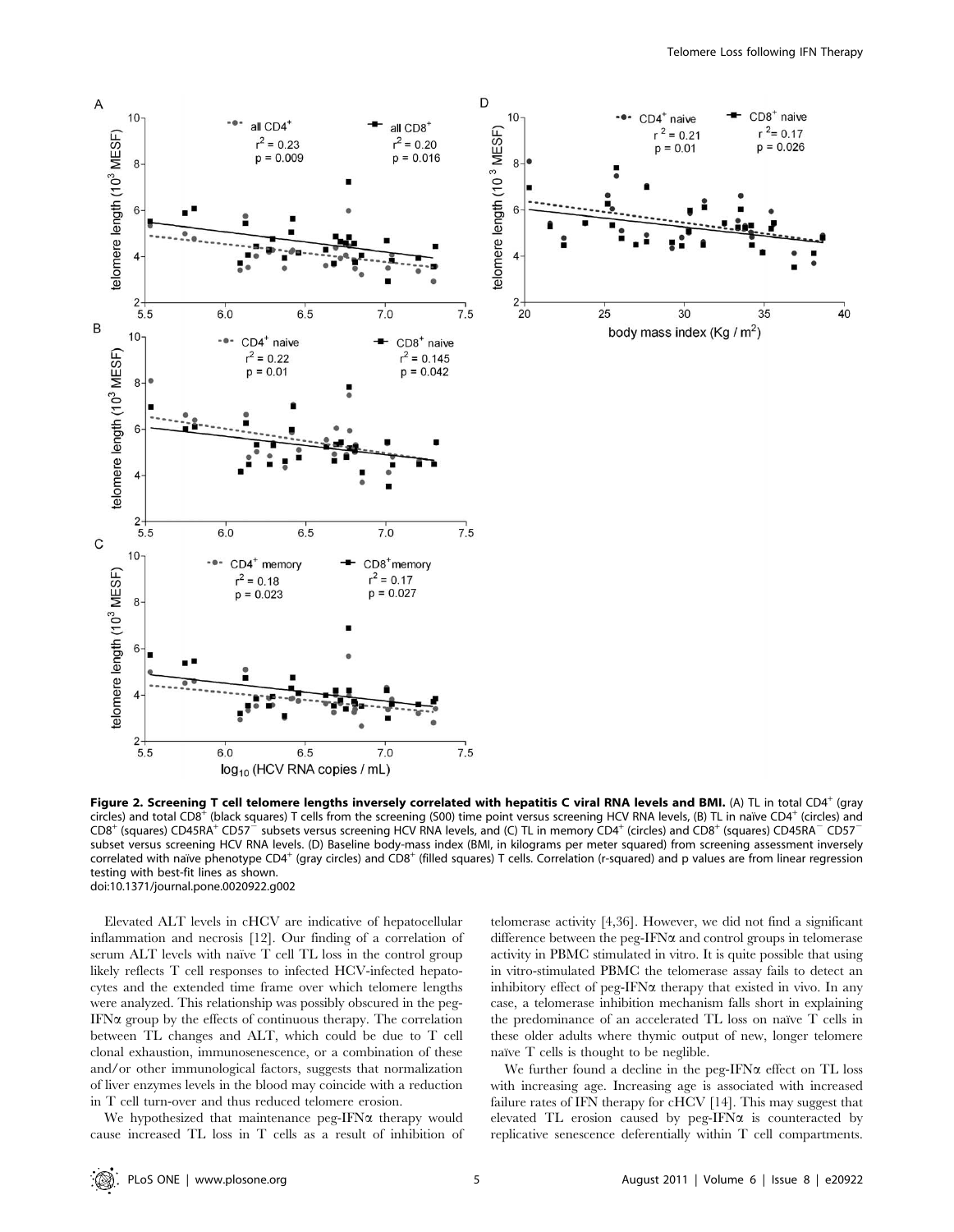

Figure 3. Accelerated telomere length (TL) loss in naïve T cell subsets for the IFN group. Individual TL trajectories for (A) all CD4<sup>+</sup>, (B) naïve CD4<sup>+</sup> (CD45RA<sup>+</sup> CD57<sup>-</sup>), (C) memory CD4<sup>+</sup> (CD45RA<sup>-</sup> CD57<sup>-</sup>), (D) all CD8<sup>+</sup>, (E) naïve CD8<sup>+</sup> (CD45RA<sup>+</sup> CD57<sup>-</sup>), and (F) memory CD8<sup>+</sup> (CD45RA<sup>-</sup>  $C$ D57<sup>-</sup>) T cell subsets are shown for peg-IFN $\alpha$  subjects (left panels) and the no-therapy, control subjects (right panels). Solid lines connect the TL of each subject at three time points plotted by age at blood draw. The dashed line on each plot derives from a linear regression based on the averaged slope and y-intercept from each individual's linear regression equation, with the average slope ( $\pm$  standard. deviation) in MESF per year of age shown in the upper right corner.

doi:10.1371/journal.pone.0020922.g003

The delineation of TL loss effect by  $CD4^+$  and  $CD8^+$  T cell subset by age group results suggest a hierarchy of age-dependent T cell senescence in chronic HCV patients. Thus senescence may occur in the order: memory  $CD4^+$ >memory  $CD8^+$ >naïve  $CD4^+$ >naïve  $CD8<sup>+</sup>$  in this cHCV setting. Further, this result of the memory CD4<sup>+</sup> T cell compartment becoming refractory to IFN-induced TL decreases as a marker of immunosenescence onset is consistent with the finding by Hoare, et al. where they found TL in CD4<sup>+</sup> CD45RO<sup>+</sup> memory T cells was a stronger predictor of SVR with IFN therapy than TL in any other T cell subset [37].

Enhanced T cell TL loss in subjects who received long-term  $peg-IFN\alpha$  therapy suggests that T cells in these subjects have reduced proliferative reserve. Subjects receiving type I IFN therapy are known to be more susceptible to bacterial infections; this has been attributed to neutropenia, but several studies have shown no temporal correlation between neutrophil count and infections [38,39]. Diminished memory T cells and proliferative reserve related to naïve  $T$  cell  $TL$  loss, as shown in this study, could contribute to the increased susceptibility to infection and disease while on interferon therapy. Importantly, diminished naive T cell proliferative TL reserve incurred under sustained IFN therapy may persist well beyond the end of therapy. Indeed, as age-related thymic involution severely limits production of new, long telomere, naïve T cells [37], a sustained accelerated TL erosion thus may leave a permanently degraded naïve T cell compartment. Support for this possibility comes from a recent analysis of a subset of patients from the HALT-C cohort prospectively followed for more than 5 years after the trial. That study showed rates of non-liver-related death were significantly higher  $(p = 0.01)$  among patients with liver fibrosis who received

the  $3\frac{1}{2}$  year peg-IFN $\alpha$  therapy compared to similar patients in the control arm [40].

Although extended type I interferon therapy beyond 48 weeks in the cHCV settings is not typically warranted, there are additional clinical settings where extended interferon therapy is utilized. Some examples include relapsing-remitting multiple sclerosis and melanoma [41,42]. Accordingly, as extended type I interferon is clinically practiced, our findings suggest that additional studies of the effects of peg-IFNa therapy on age-related T cell senescence are warranted.

# Materials and Methods

#### Ethics Statement

All subjects provided written, informed consent for participation under protocols approved by the institutional review boards of all participating study centers and conformed to the ethical guidelines of the 1975 Declaration of Helsinki. Specifically, the humanderived PBMC samples used in this telomere length HALT-C ancilliary study came from the following institutions with formal Institutional Review Board approval obtained from all: Human Subjects/IRB, University of Massachusetts Medical School, Worcester, MA; Human Subjects Protection Office, University of Connecticut Health Center, Farmington, CT; Biomedical IRB, Saint Louis University, Saint Louis, MO; Institutional Review Board, The University of Texas Southwestern Medical Center, Dallas, TX; Institutional Review Board, University of Southern California Health Sciences Campus, Los Angeles, CA; Institutional Review Board for Human Subject Research, University of Michigan Medical School, Ann Arbor, MI.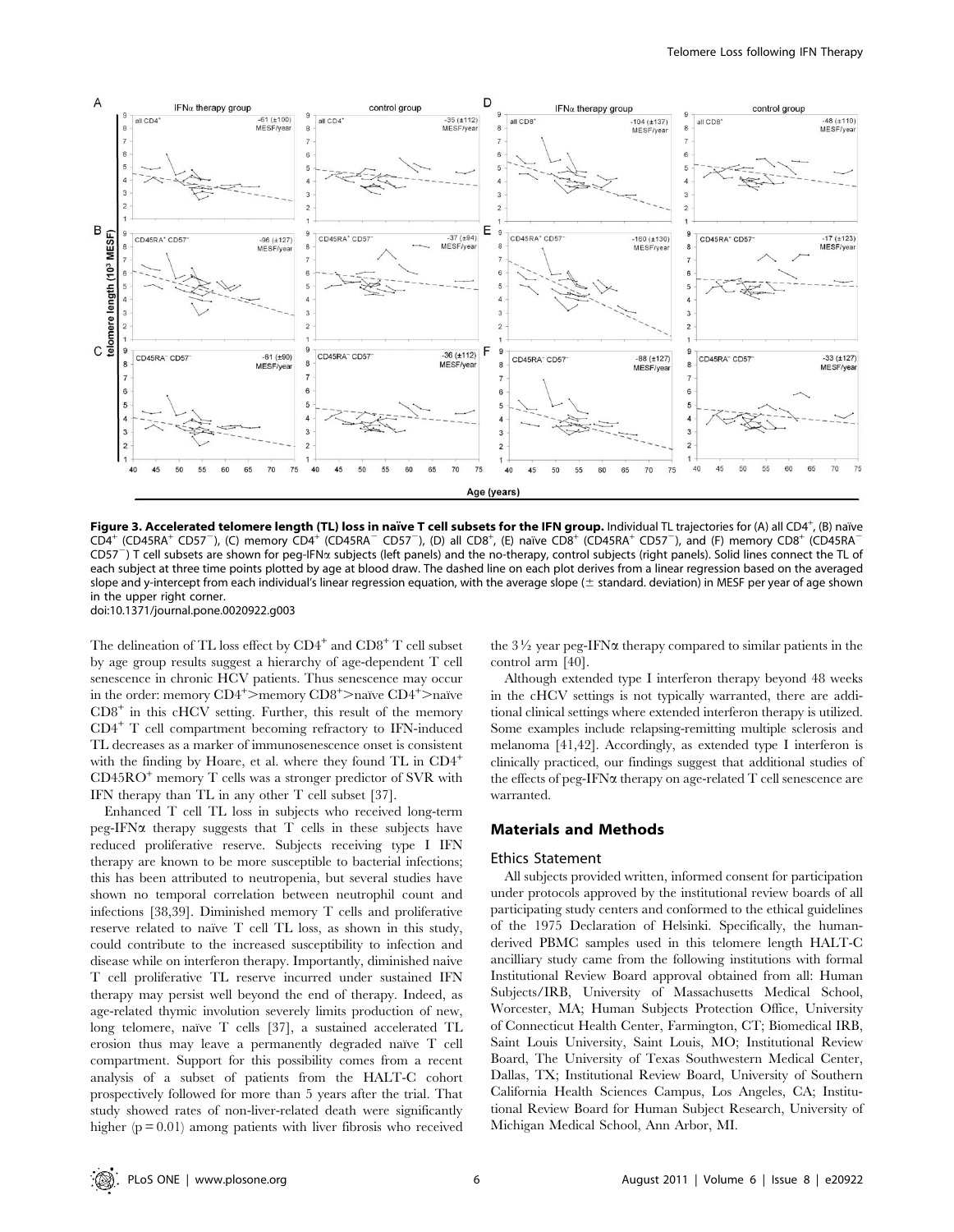

Figure 4. Accelerated telomere length loss (delta TL) occurs in the first 21 months. Delta TL analysis between treatment and control groups for (A) CD4<sup>+</sup> and (B) CD8<sup>+</sup> T cells and their naïve and memory subsets for the S00 to M21, and M21 to M45 intervals. P values from Mann-Whitney testing. Error bars are mean  $\pm$  standard error. doi:10.1371/journal.pone.0020922.g004

#### Subjects and study design

The HALT-C trial design has been described in detail elsewhere [10]. Initial enrollment criteria required all subjects to have histologically-confirmed liver fibrosis or cirrhosis (Ishak score  $\geq$ 3). Subjects who remained viremic after 6 months of peg-IFN $\alpha$ plus ribavirin therapy were randomized either to continued maintenance-dose (90  $\mu$ g/week) peg-IFN $\alpha$  for an additional 3.5 years or a monitor-only control group, for a total study duration of 48 months per patient. Neither subjects nor clinicians were blinded to treatment assignment. Peripheral blood mononuclear cell (PBMC) samples for telomere length analysis came from a representative subset of the HALT-C cohort consisting of 29 patients who successfully completed the 48 month randomization phase from three time points within the study period: screening (S00), month 21 (M21), and month 45 (M45).

#### PBMC samples

Subjects from each randomization group, peg-IFN $\alpha$  treatment and control, were selected as matched-pairs, based on age, gender, and Ishak fibrosis score (Table 1). Subjects for the peg-IFN $\alpha$ therapy group were selected for high compliance  $(>80\%)$ . For TL analysis, we were blinded to treatment group assignment, patient characteristics, and chronological order for each patient's PBMC until after the completed TL data set was returned to the HALT-C Data Coordinating Center. Patient data (Table 1) included: age at enrollment and PBMC collections, gender, race, body mass index (BMI) at enrollment, estimated duration of HCV infection, serum alanine amino transferase (ALT) levels, serum HCV RNA levels,

and Ishak fibrosis score [15,43,44]. Additionally, PBMC from a separate, healthy cohort of 19 subjects matching the age range of the HALT-C subjects were collected with written, informed consent under University of Massachusetts Medical School Institutional Review Board-approved protocols.

#### Telomere length measurements

TL was measured using a modified flowFISH assay [21].  $4 \times 10^6$ PBMC from each sample were stained with Alexa700-anti-hCD4 and APC-Alexa750-anti-hCD8 (eBiosciences, San Diego, CA), treated with 1 mM suberic acid bis(3-sulfo-N-hydroxysuccinimide ester) sodium salt crosslinker then quenched with 50 mM Tris-HCl. Cells were fixed in 4% formaldehyde and 0.05% saponin for  $25$  minutes at  $4^{\circ}$ C. All samples were incubated in lithium-based RNase buffer plus  $0.05\%$  saponin with 2  $\mu$ L RNase1 (Promega, Madison, WI) for two hours. Samples were then divided to three probe  $(+)$  tubes and one probe  $(-)$  tube for hybridization in 70% formamide, 150 mM lithium-chloride buffer at  $82^{\circ}$ C for 12 minutes. Probe  $(+)$  tubes contained Cy5-OO-(CCCTAA)<sub>3</sub>-EE peptide nucleic acid probe at 0.5 µg/mL. After overnight cooling, samples were washed twice in 70% formamide buffer then with 2 mL PBS, stained with PE-Cy7-anti-hCD45RA antibody and PE-antihCD57, and resuspended in PBS-BSA containing  $0.1 \mu g/mL$ 49,6-diamidino-2-phenylindole, dihydrochloride (DAPI).

#### Sample analysis

Samples were analyzed with a FACS-Aria (BD, San Jose, CA) cytometer with performance verified prior to each assay using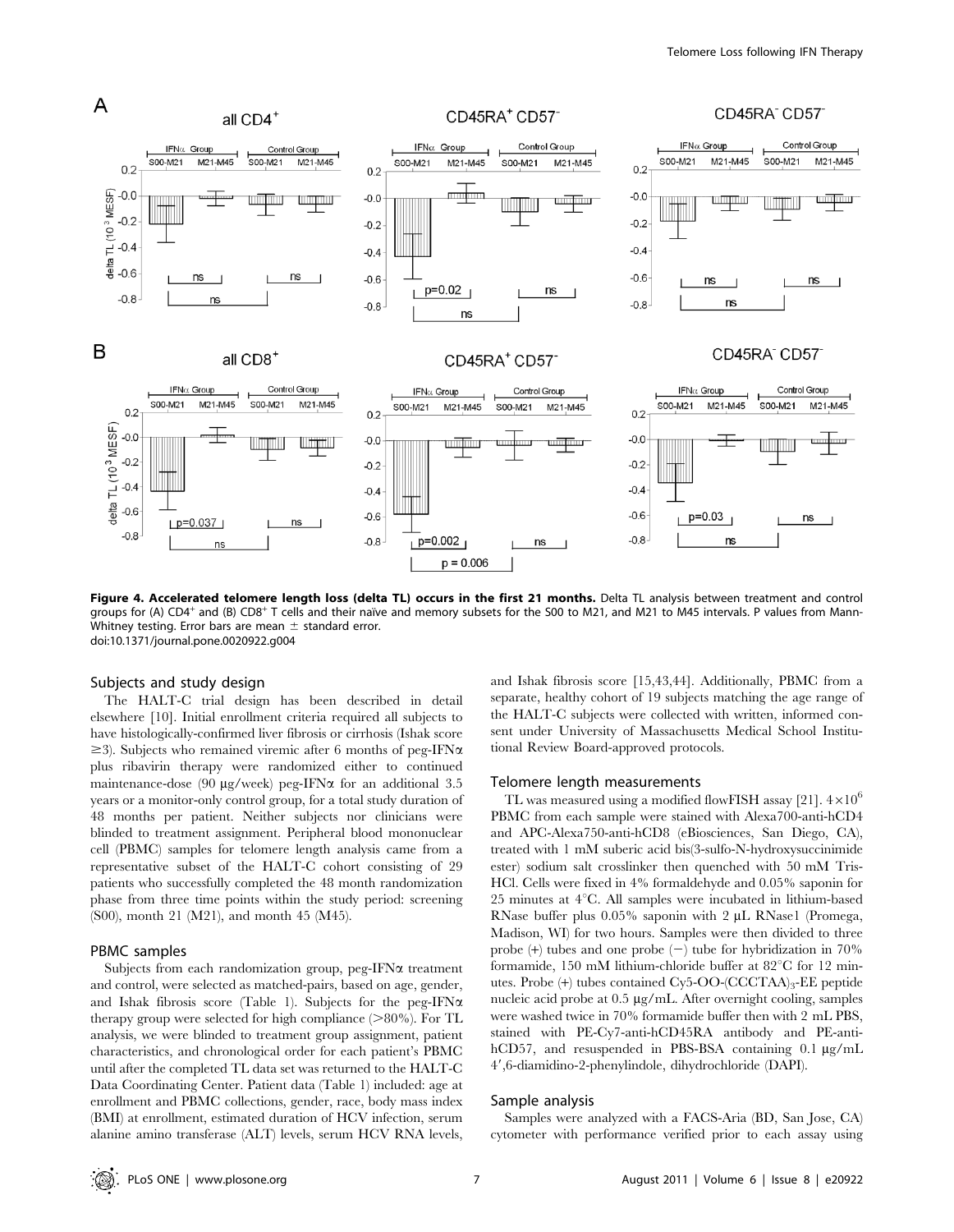

Figure 5. TL loss with therapy was lost with increasing age in a T cell subset-dependent manner. Naïve CD4<sup>+</sup> (upper left plot), memory  $CD4^+$  (lower left plot), naive  $CD8^+$  (upper right plot), and memory  $CD8^+$  (lower right plot) T cell change in telomere length (delta TL) from screening to month 45 from subjects in both treatment groups. Each symbol is an individual subject's delta TL for that T cell subset. Filled symbols are IFNa treatment group subjects, open symbols are control group subjects. Horizontal bars are mean values. doi:10.1371/journal.pone.0020922.g005

calibration beads. A minimum of 20,000 lymphocyte-gated events were collected for every tube. Each sample probe  $(-)$  tube mean fluorescence intensity (MFI) was subtracted from the average MFI of the matching three probe (+) tubes to obtain a specific MFI. A minimum of 30 events per gated population was employed to include a resulting MFI in an analysis; this limit only affected  $CD57<sup>+</sup>$  subsets. Specific MFI values were converted to molecules of equivalent soluble fluorescence (MESF) using linear calibration beads-derived MFI to MESF linear equation. A healthy donor PBMC sample analyzed in triplicate in four of the eight total flow FISH analyses provided inter-assay and intra-assay coefficients of variation (CV). Inter-assay CV for all CD4+ and all CD8+ T cells were 7.4% and 6.6% respectively. Intra-assay CV for all CD4<sup>+</sup> and all CD8<sup>+</sup> T cells were 1.1% and 1.3% respectively. PBMC samples from each subject's three time points were run in the same assay to minimize inter-assay variation.

# Telomerase activity measurement in in vitro activated T lymphocytes

See supporting file Methods S1.



Figure 6. Serum ALT correlates with changes in naïve T cell telomere lengths in the control group. Average serum alanine aminotransferase (ALT) levels during the randomization phase correlated with telomere length loss (delta TL) in the no-therapy control group (righthand panel), but not in the IFN therapy group (left-hand panel). Delta TL shown is from screening (S00) to month 45 (M45). doi:10.1371/journal.pone.0020922.g006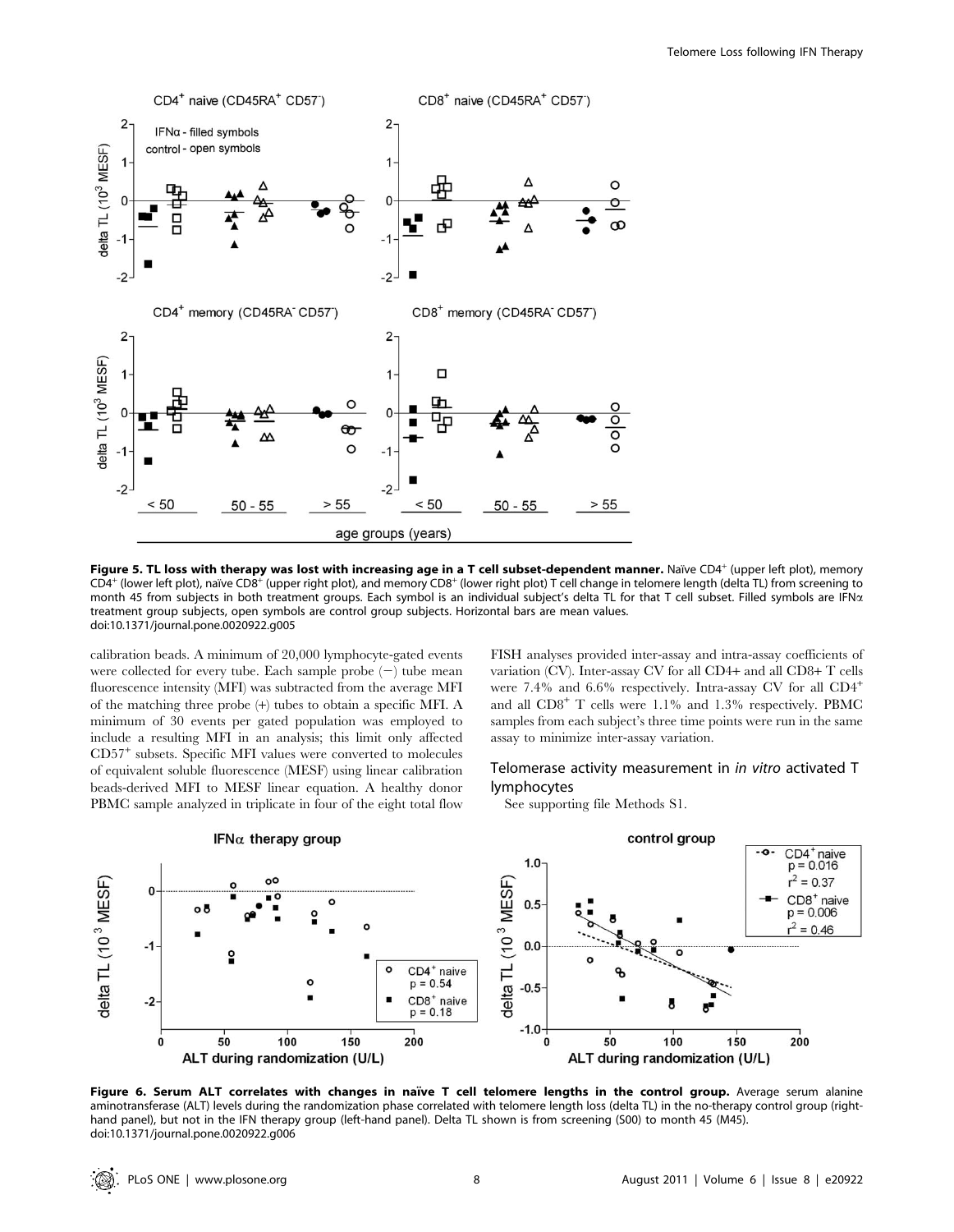

Figure 7. Sustained interferon therapy associated with suppression of CD8<sup>+</sup> CD45RA<sup>+</sup> CD57<sup>+</sup> expansions. CD45RA<sup>+</sup> CD57<sup>+</sup> subset frequency (%) within CD8<sup>+</sup> T lymphocytes across the three time points for the peg-IFN $\alpha$  subjects (left panel) and the no-therapy, control subjects (right panel). Individual lines on the plots represent values from each subject across the three time points. \*  $p<0.05$ ; \*\*\*  $p=0.0001$  by Wilcoxon paired analysis (decr = decrease; incr = increase; ns = not significant). doi:10.1371/journal.pone.0020922.g007

#### Data and statistical analysis

Although subjects within the two randomization groups were initially selected as matched pairs, TL data from one subject was unusable and therefore unpaired analyses were conducted. For linear regression analyses, fitted lines, correlation values, and p values are from linear regression testing. Statistical analyses were performed using Prism v5.0 (Graphpad, LaJolla, CA) with p  $values<0.05$  considered statically significant. All statistical tests were two-tailed.

### Supporting Information

Figure S1 Baseline telomere lengths and CD57<sup>+</sup> frequencies were not different at screening between the two groups. (A) Subject telomere lengths at screening. Each symbol is an individual subject's TL measured by flowFISH in that T cell subset. P values are from unpaired  $t$  test analysis. Horizontal bars are mean values. (B)  $CD57<sup>+</sup>$  subset distribution within respective  $CD4^+$  and  $CD8^+$  T cell populations from screening (S00), month 21 (M21), and month 45 (M45). Plots are box and whiskers 5–95 percentile bar graphs showing outlier values; peg-IFN $\alpha$  therapy subjects shown as empty bars; control group subjects, filled bars.  $RA^+$  or  $RA^-$  indicates CD45RA<sup>+</sup> or CD45RA<sup>-</sup> respectively, 57<sup>+</sup> indicates CD57<sup>+</sup> .

 $(IPG)$ 

Figure S2 Induced telomerase activity in PBMC between treatment groups was not different at any time **point.** Telomerase activity (TA) was assessed in *in vitro* stimulated PBMC from each of the three time points, screening (S00), month 21 (M21), and month 45 (M45), and the results analyzed between treatment groups as shown. Statistical p values are from Mann-Whitney non-parametric analysis. PBMC were stimulated with plate-bound anti-CD3 plus anti-CD28 for 3 days and then tested for TA by a commercial real-time PCR-based TRAP assay as described in Methods S1.  $(IPG)$ 

Methods S1 Telomerase activity measurement in in vitro activated T lymphocytes. (DOC)

# Acknowledgments

We would like to thank Marcia Woda for expert assistance with flow cytometry and instrument configuration.

This is publication number 61 from the HALT-C Trial Study Group. The HALT-C trial was registered with clinicaltrials.gov (#NCT00006164).

The following individuals were instrumental in the planning, conduct and/or care of patients enrolled in the HALT-C study at each of the participating institutions as follows:

University of Massachusetts Medical Center, Worcester, MA: (Contract N01-DK-9-2326) Gyongyi Szabo, MD, Barbara F. Banner, MD, Maureen Cormier, RN, Donna Giansiracusa, RN

University of Connecticut Health Center, Farmington, CT: (Grant M01RR-06192) Gloria Borders, RN, Michelle Kelley, RN, ANP

Saint Louis University School of Medicine, St Louis, MO: (Contract N01-DK-9-2324) Adrian M. Di Bisceglie, MD, Bruce Bacon, MD, Brent Neuschwander-Tetri, MD, Elizabeth M. Brunt, MD, Debra King, RN

University of Texas Southwestern Medical Center, Dallas, TX: (Contract N01-DK-9-2321, Grant M01RR-00633, Grant 1 UL1 RR024982-01, North and Central Texas Clinical and Translational Science Initiative) William M. Lee, MD, Thomas E. Rogers, MD, Peter F. Malet, MD, Janel Shelton, Nicole Crowder, LVN, Rivka Elbein, RN, BSN, Nancy Liston, MPH

University of Southern California, Los Angeles, CA: (Contract N01-DK-9-2325, Grant M01RR-00043) Karen L. Lindsay, MD, MMM, Sugantha Govindarajan, MD, Carol B. Jones, RN, Susan L. Milstein, RN

University of Michigan Medical Center, Ann Arbor, MI: (Contract N01- DK-9-2323, Grant M01RR-00042, Grant 1 UL1 RR024986, Michigan Center for Clinical and Health Research) Anna S. Lok, MD, Robert J. Fontana, MD, Joel K. Greenson, MD, Pamela A. Richtmyer, LPN, CCRC, R. Tess Bonham, BS

National Institute of Diabetes and Digestive and Kidney Diseases, Division of Digestive Diseases and Nutrition, Bethesda, MD: James E. Everhart, MD, Leonard B. Seeff, MD, Patricia R. Robuck, PhD, Jay H. Hoofnagle, MD, Elizabeth C. Wright, PhD

University of Washington, Seattle, WA: (Contract N01-DK-9-2318) Chihiro Morishima, MD, David R. Gretch, MD, PhD, Minjun Chung Apodaca, BS, ASCP, Rohit Shankar, BC, ASCP, Natalia Antonov, M. Ed.

New England Research Institutes, Watertown, MA: (Contract N01-DK-9-2328) Kristin K. Snow, MSc, ScD, Anne M. Stoddard, ScD, Linda Massey, Teresa M. Curto, MSW, MPH, Margaret C. Bell, MS, MPH, Deepa Naishadham, MA, MS

Armed Forces Institute of Pathology, Washington, DC: Zachary D. Goodman, MD, PhD, Fanny Monge, Michelle Parks

Data and Safety Monitoring Board Members: (Chair) Gary L. Davis, MD, Guadalupe Garcia-Tsao, MD, Michael Kutner, PhD, Stanley M. Lemon, MD, Robert P. Perrillo, MD

## Author Contributions

Conceived and designed the experiments: ALR AM. Performed the experiments: JMO. Analyzed the data: JO JAP. Contributed reagents/ materials/analysis tools: HLB. Wrote the paper: JMO AM ALR.